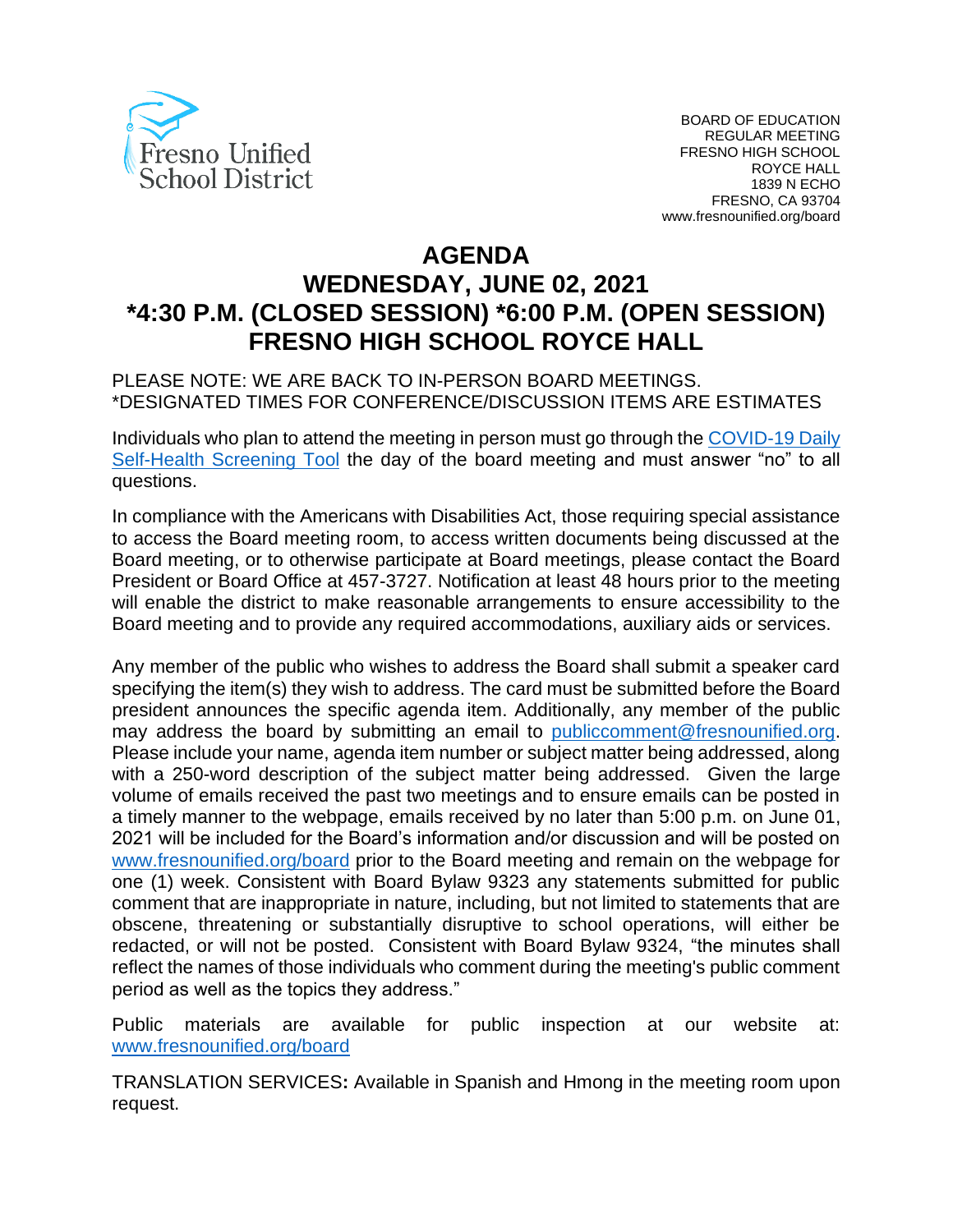### **\*4:30 P.M**.

**CALL** Meeting to Order **OPPORTUNITY** for Public Comment on Closed Session Agenda Items **RECESS** for Closed Session to discuss the following**:**

- 1. Student Expulsions pursuant to Education Code Section 35146.
- 2. Conference with Labor Negotiator (Government Code Section 54957.6); FUSD Negotiator(s): Paul Idsvoog; Employee Organizations(s): FTA, CSEA, Chapter 125, CSEA, Chapter 143, SEIU, Local 521, FASTA/SEIU, Local 521/CTW, CLC, Fresno Unified Building & Construction Trades/FTA; International Association of Machinists and Aerospace Workers (IAMAW), Unrepresented Employees: All Management, Confidential, and Supervisory Employees.
	- a. Agency Designated Representative: Superintendent Unrepresented Employees: Chief Academic Officer Chief Human Resources/Labor Relations
- 3. Public Employee Discipline/Dismissal/Release/Reassignment/Resignation.
- 4. Public Employment/Appointment (Government Code Section 54957).
	- a. Administrator
	- b. Assistant Superintendent
	- c. Prevention and Intervention Executive
	- d. Principal
- 5. Conference with Legal Counsel Existing Litigation (Government Code Section 54956.9(d)(1)).
	- a. James Tuck v. Fresno Unified School District Fresno Superior Court Case No. 21CECG01258
- 6. Conference with Legal Counsel Anticipated/Pending/Threatened Litigation (Government Code Section 54956.9(d)(2)).
	- a. Potential Case: One (1)
	- b. Maricela Orozco-Gonzalez v. Fresno Unified Workers' Compensation Fresno Unified Case No. WC19-0110-2231
	- c. Luis Munoz Soto v. Fresno Unified Workers' Compensation Fresno Unified Case No. 2017-0731

# **\*6:00 P.M., RECONVENE** and report action taken during Closed Session, if any.

#### **PLEDGE OF ALLEGIANCE**

A staff member will lead the flag salute.

#### **HEAR Report from Superintendent**

#### **BOARD/SUPERINTENDENT COMMUNICATION**

# **OPPORTUNITY for Public Comment on Consent Agenda Items**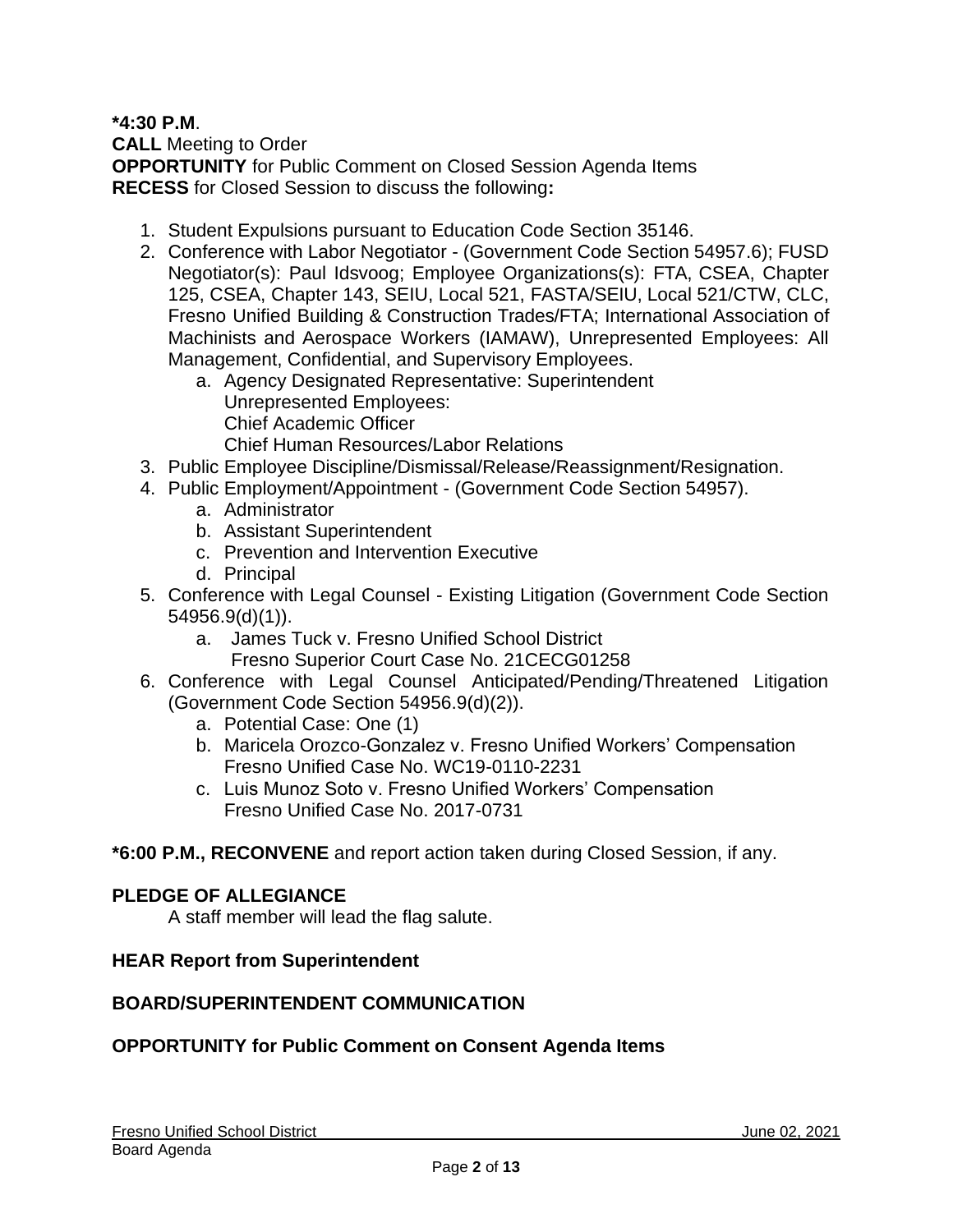**ALL CONSENT AGENDA** items are considered routine by the Board of Education and will be enacted by one motion. There will be no separate discussion of items unless a Board member so requests, in which event, the item(s) will be considered following approval of the Consent Agenda.

# **A. CONSENT AGENDA**

### **A-1, APPROVE Personnel List**

Included in the Board binders is the Personnel List, Appendix A, as submitted. The Superintendent recommends approval. Fiscal impact: There is no fiscal impact to the district at this time. Contact person: Paul Idsvoog, telephone 457-3548.

### **A-2, ADOPT Findings of Fact and Recommendations of District Administrative Board**

The Board of Education received and considered the Findings of Fact and Recommendations of District Administrative Panels resulting from hearings on expulsion and readmittance cases conducted during the period since the May 19, 2021 Regular Board Meeting. The Superintendent recommends adoption. Fiscal impact: There is no fiscal impact to the district at this time. Contact person: Kim Mecum, telephone 457-3731.

# **A-3, APPROVE Minutes from Prior Meetings**

Included in the Board binders are the draft minutes for the May 05, 2021 and the May 19, 2021 Regular Board Meetings. The Superintendent recommends approval. Fiscal impact: There is no fiscal impact to the district at this time. Contact person: Robert G. Nelson, telephone 457-3884.

### **A-4, APPROVE Agreement with Camp Oakhurst for High School Summer Leadership Camp**

Included in the Board binders is an agreement with Camp Oakhurst. As part of the district's commitment to engaging all students in arts, activities, athletics, and developing effective student leaders, Camp Oakhurst will provide camp facilities, recreation, room, and board for Fresno Unified high school students. At the Fresno Unified Summer Leadership Camp students will develop leadership skills, learn governance practices, foster team building, and create engagement strategies to implement at their school sites in the 2021/22 school year. Camp will be held July 13 - 15, 2021 and all 13 high schools are invited to participate. The Superintendent recommends approval. Fiscal impact: Sufficient funds in the amount of \$35,000.00 are available in the Goal 2 Transitions annual budget. Contact person: Kim Mecum, telephone 457-3731.

#### **A-5, APPROVE Agreement with Swun Math**

Included in the Board binders is a request to approve an agreement with Swun Math for coaching middle school mathematics teachers during the middle school summer program. Teachers will participate from June 14, 2021 to July 12, 2021 using the Math Lesson Design model. The Superintendent recommends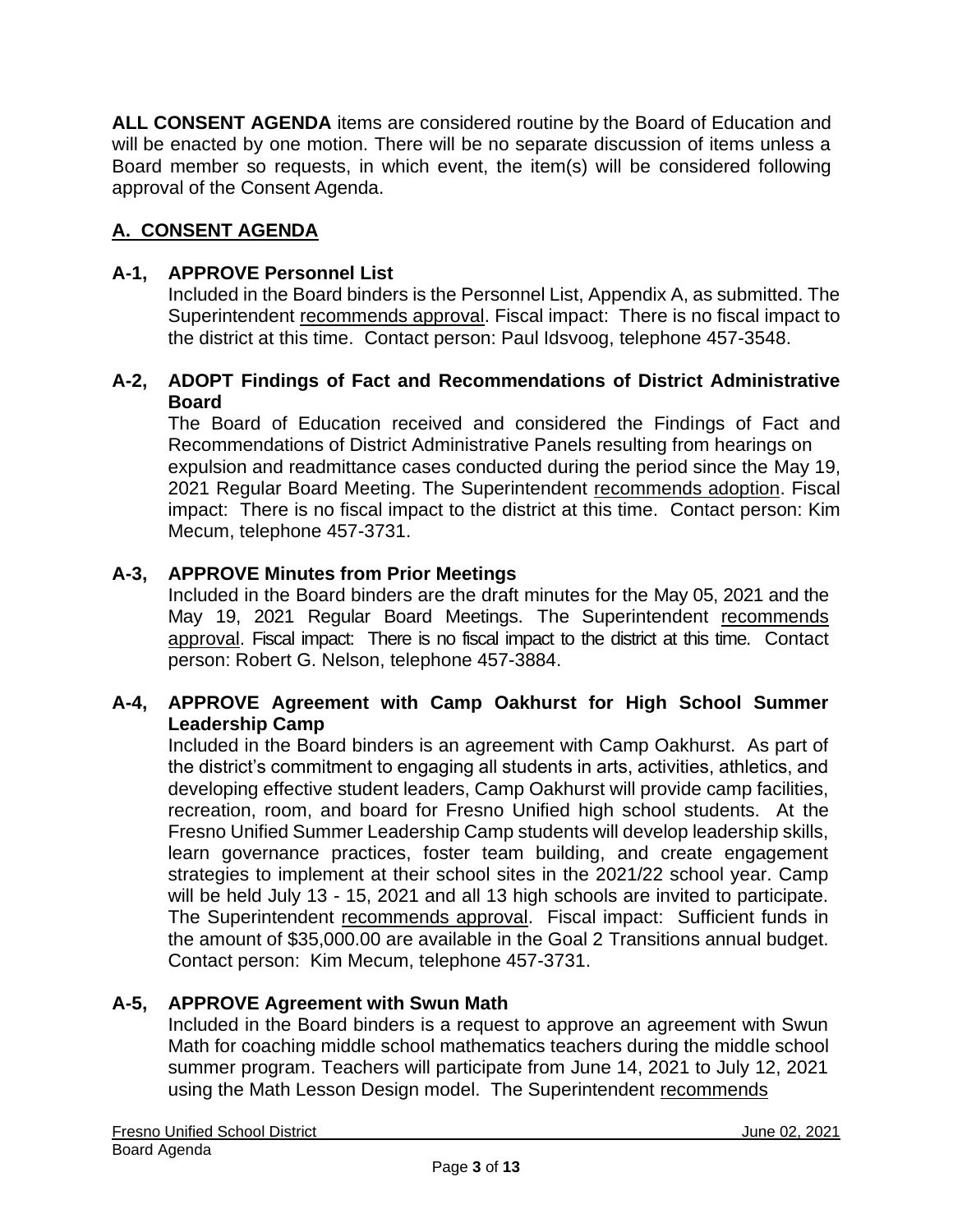approval. Fiscal impact: Sufficient funds in the amount of \$46,800 are available in the In–Person Instructional Grant. Contact person: Kim Mecum, telephone 457-3731.

### **A-6, APPROVE Agreement with The New Teacher Project Good 2 Great Summer Math Academy**

Included in the Board binders is an agreement with The New Teacher Project. The New Teacher Project will design and facilitate continuous cycles of learning rooted in the Math Progressions and the Mathematical Practices through the use of Math Tasks within the Good to Great Math Academy for participating teachers from Fremont, Heaton, King, Lowell, Webster and Williams Elementary. The Superintendent recommends approval. Fiscal impact: Sufficient funds of \$55,631 are available in the School Leadership budget. Contact person: Kim Mecum, telephone 457-3731.

- **A-7, APPROVE Position and ADOPT Revised Job Description for Executive Director, Health Services and Revised Management Salary Schedule** Included in the Board binders for approval and adoption are the revised job description for Executive Director, Health Services and Revised Management Salary Schedule. The Superintendent recommends approval and adoption. Fiscal impact: There are sufficient funds at this time. Contact person: Paul Idsvoog, telephone 457-3548.
- **A-8, APPROVE Agreement with California Office to Reform Education for Shared Principal II Services by Maria Lynn Rocha Salazar as a Fresno Unified Employee on Loan to California Office to Reform Education** Included in the Board binders is the agreement between Fresno Unified School District and the California Office to Reform Education (CORE) for the shared services of Principal II, Maria Lynn Rocha Salazar. The Superintendent recommends approval. Fiscal impact: CORE will reimburse Fresno Unified School District for the total cost associated with the Shared Services Agreement. As a result, there will be no fiscal impact to the district for this agreement. Contact person: Paul Idsvoog, telephone 457-3548.

### **A-9, APPROVE Amendment No. 1 to Kim Mecum's Employment Agreement as Chief Academic Officer**

As required by Government Code section 54953(b)(3), an Oral Report on Chief Academic Officer's salary and benefits will be presented in open session by the Superintendent prior to Board action on Amendment No. 1 to the Chief Academic Officer's Employment Agreement. Included for the Board's consideration and approval is Amendment No. 1 to the Chief Academic Officer's Employment Agreement which extends the term of employment to June 30, 2024 and makes other changes to be effective commencing July 01, 2021. Costs will be noted in the terms of Amendment No. 1 to the Chief Academic Officer's Employment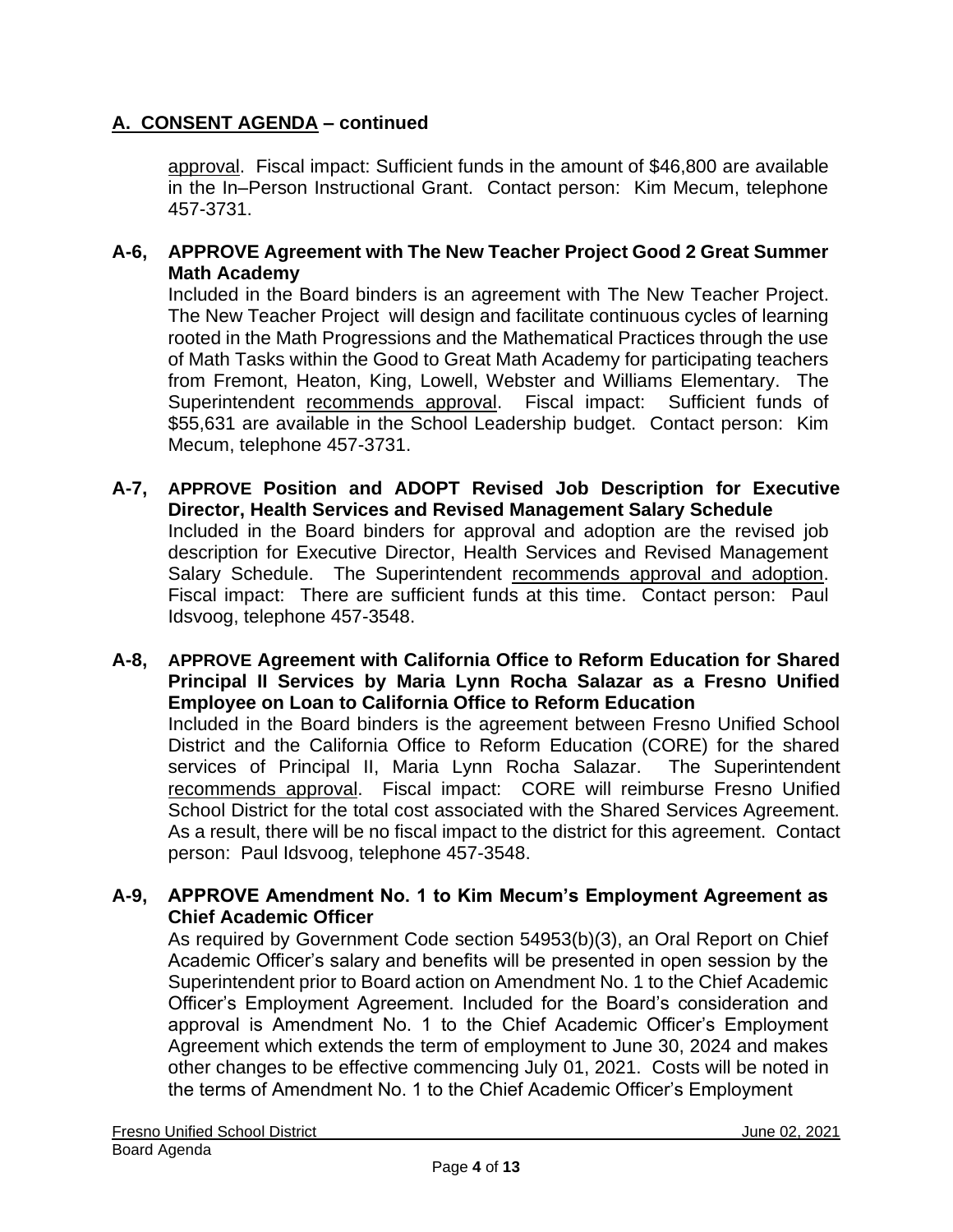Agreement, which shall be available for review in the Board of Education Office on or before May 31, 2021. The Superintendent recommends approval. Fiscal impact: Noted in the terms of Amendment No. 1 to the Chief Academic Officer's Employment Agreement. Contact person: David Chavez, Telephone 457-3566.

### **A-10, APPROVE Amendment No. 2 to Paul Idsvoog's Employment Agreement as Chief of Human Resources/Labor Relations**

As required by Government Code section 54953(b)(3), an Oral Report on the salary and benefits of the Chief of Human Resources/Labor Relations will be presented in open session by the Superintendent prior to Board action on Amendment No. 2 to the Chief of Human Resources/Labor Relations' Employment Agreement. Included for the Board's consideration and approval is Amendment No. 2 to the Chief of Human Relations/Labor Relation's Employment Agreement which extends the term of employment to June 30, 2024 and makes other changes to be effective commencing July 01, 2021. Costs will be noted in the terms of Amendment No. 2 to the Chief Human Resources/Labor Relation's Employment Agreement, which shall be available for review in the Board of Education Office on or before May 31, 2021.The Superintendent recommends approval. Fiscal impact: Noted in the terms of Amendment No. 2 to the Chief of Human Resources/Labor Relations Employment Agreement. Contact person: David Chavez, Telephone 457-3566.

# **A-11, APPROVE Amendment to Agreement with Anthem Blue Cross**

Included in the Board binders is an amendment to the agreement with Anthem Blue Cross. Anthem Blue Cross manages network provider services, claim/contract pricing services, utilization review services and case management services on behalf of the Joint Health Management Board (JHMB) and active employees and retirees. The Superintendent recommends approval. Fiscal impact: Sufficient funds in the estimated amount of \$1,091,439 are available in the Health Internal Service Fund. Contact person: Santino Danisi, telephone 457-6226.

### **A-12, APPROVE Grant Application to the California Department of Social Services, Child Care and Development Division**

Approval is requested for a grant application to the California Department of Social Services, Child Care and Development Division. Fresno Unified was invited to apply for funding that will continue to support the work in the Language Learning Project in 2021/2022 (Phase 3). This invitation to apply for funding follows two Dual Language Learner Professional Development Grants awarded to Fresno Unified from the Child Care and Development Fund (CCDF) in 2019/2020 (Phase 1) and 2020/2021 (Phase 2). The Superintendent recommends approval. Fiscal impact: The Early Learning Department will receive funding for the 2021/2022 school year in the amount of \$1,000,000. Contact person: Lindsay Sanders, telephone 457-3570.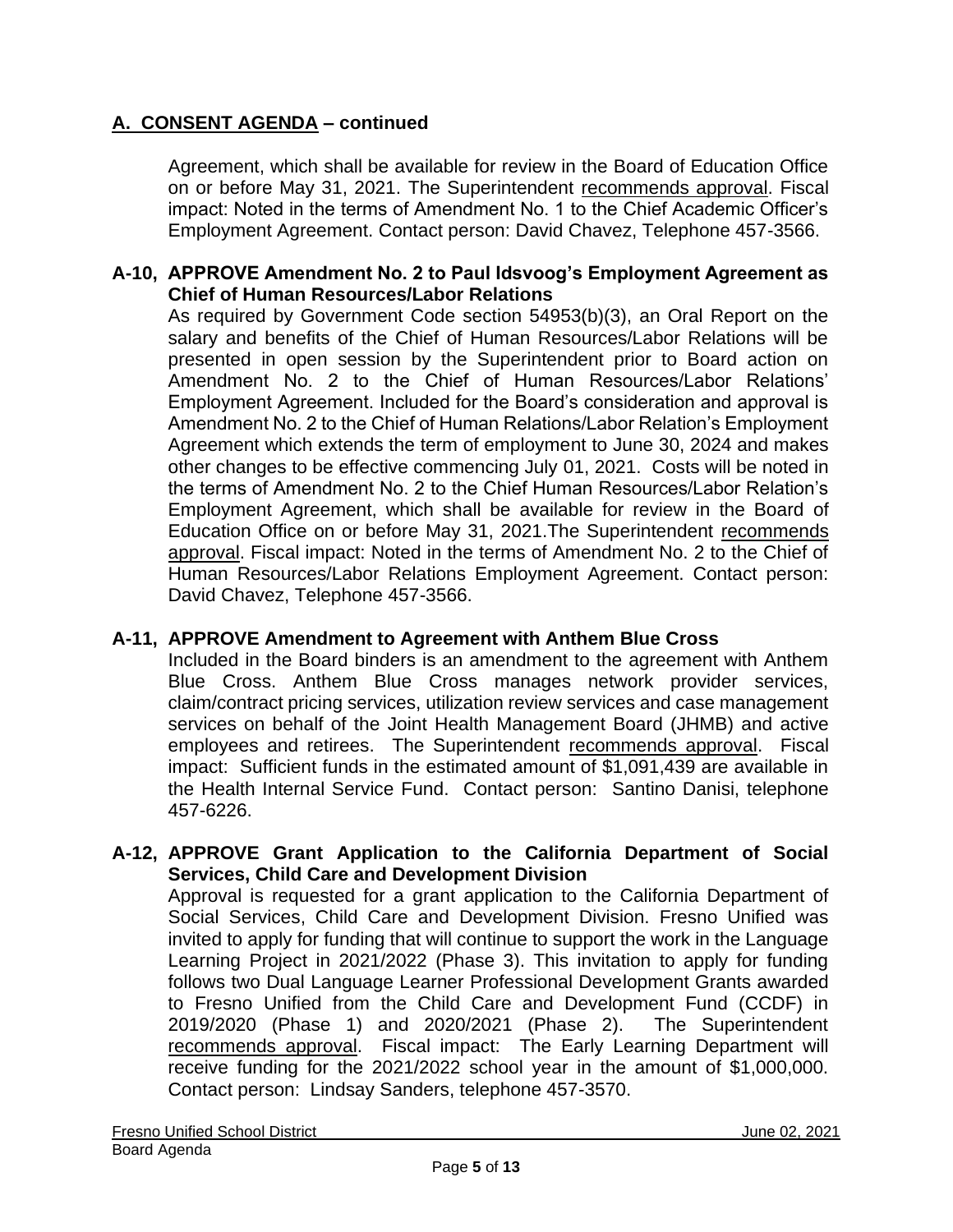# **A-13, APPROVE Use of Individual Piggyback Contracts in 2021/22**

Included in the Board binders is a list of piggyback contracts recommended for utilization by the district during 2021/22 for efficient and cost-effective procurement. Piggybacking is allowed under Public Contract Codes 10299 and 20118 and is a best practice that takes advantage of competitive pricing from a contract formally bid by another school district or public agency. The district has determined that when appropriate, use of piggyback contracts is advantageous and in the best interest of the district to reduce administrative time and expense and provide favorable pricing. The Superintendent recommends approval. Fiscal impact: Estimated annual expenditures for each piggyback contract are indicated on the backup material; funding will be determined on a project-by-project basis. Contact person: Karin Temple, telephone 457-3134.

#### **A-14, APPROVE Award of Bid 21-41, Duncan Polytechnical High School Career Technical Education Medical Science Building**

Included in the Board binders is information on Bid 21-41, for construction of a new Career Technical Education (CTE) health sciences and medical technology classroom building at Duncan Polytechnical High School. The building contains nine classroom and lab spaces for the CTE Nursing and Pharmacology programs. The project also includes a new student plaza area, accessibility improvements to the campus and parking areas, and removal of seven portable classroom buildings. Staff recommends award to the lowest responsive, responsible bidder: Katch Environmental, Inc. (Fresno, California) \$11,116,200. The Superintendent recommends approval. Fiscal impact: Sufficient funds in the amount of \$11,116,200 will be available in the Measure M Fund, of which \$3 million is provided by a state CTE grant. Contact person: Karin Temple, telephone 457-3134.

#### **A-15, APPROVE Award of Bid 21-42, Sections A-C, Bullard, Edison and Sunnyside High Schools Athletic Field Improvements**

Included in the Board binders is information on Bid 21-42, Sections A-C, for installation of accessible bleachers and other improvements to varsity baseball and softball fields at Bullard, Edison, and Sunnyside High Schools. The projects will also provide new accessible walkways, turf rehabilitation, irrigation system improvements, drinking fountains, public address systems, and electrical upgrades. The Bullard and Edison projects include irrigation booster pumps and infrastructure, and district-standard electronic scoreboards; Sunnyside's fields currently have district-standard scoreboards. At Bullard, the varsity softball field will be relocated to accommodate the new accessible bleachers. Staff recommends award to the lowest responsive, responsible bidders: Section A, Ardent General, Inc. (Fresno, California) \$3,902,544; Section B, American Paving, Co. (Fresno, California) \$2,004,600; Section C, American Paving, Co. (Fresno, California) \$1,230,000. The Superintendent recommends approval. Fiscal impact: Sufficient funds in the amount of \$7,137,144 are available in the Measure X Fund. Contact person: Karin Temple, telephone 457-3134.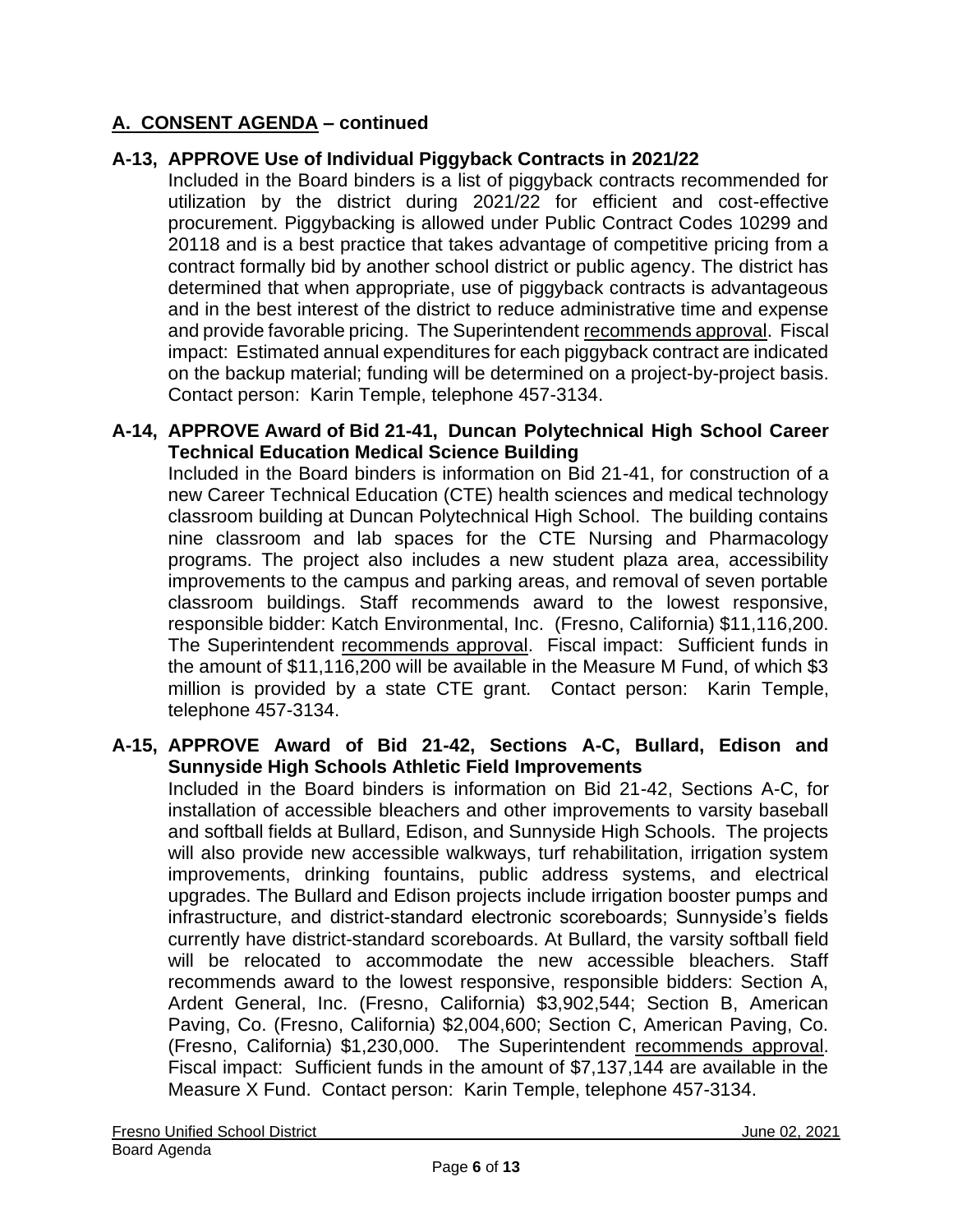### **A-16, APPROVE Award of Request for Proposals 21-36, Pest Control Services**

Included in the Board binders is information on Request for Proposals (RFP) 21- 36, Pest Control Services, to select a qualified pest control service vendor for all school sites and departments. The pest control service provider will provide ongoing inspections of school kitchens, and dispatched response to reports of pests at schools. Service to address ground burrowing rodents (gophers, moles, and squirrels) is handled separately as preventive maintenance to grounds. Based on extensive review, staff recommends award to the best value respondent: Eagle Shield Pest Control, Inc. (Fresno, California) \$267,720 annually. The Superintendent recommends approval. Fiscal impact: Sufficient funds in the amount of \$267,720 are available in the Maintenance and Operations Budget. Contact person: Karin Temple, telephone 457-3134.

### **A-17, APPROVE Naming of the Academic and Administration Center, Early Learning Center, and Student Engagement Center at the Francine and Murray Farber Educational Campus**

During the May 19, 2021 Board meeting, the board of education took action to name the 10th and Ventura site as the Francine and Murray Farber Educational Campus. Further, the board took action to consider the naming of the Academic and Administration Center, Early Learning Center, and Student Engagement Center on said campus at its next regular meeting. Below is the recommendation for the naming of each:

- Dolphus Trotter Academic and Administration Center
- Dolores Huerta Early Learning Center
- Roger Tatarian Student Engagement Center

The Superintendent recommends approval. Fiscal impact: There is no fiscal impact to the district at this time. Contact person: David Chavez, telephone 457- 3566.

#### **A-18, APPROVE Proposed Revisions for Board Policies**

Included in the Board binders are proposed revisions for the following seven Board Policies (BP):

- BP 1220.1 Student Advisory Board (NEW)\*
- BP 1312.3 Uniform Complaint Procedures
- BP 3555 Nutrition Program Compliance
- BP 6159 Individualized Education Program
- BP 6159.2 Nonpublic, Nonsectarian School and Agency Services for Special Education
- BP 6174 Education for English Learners
- BP 6175 Migrant Education Program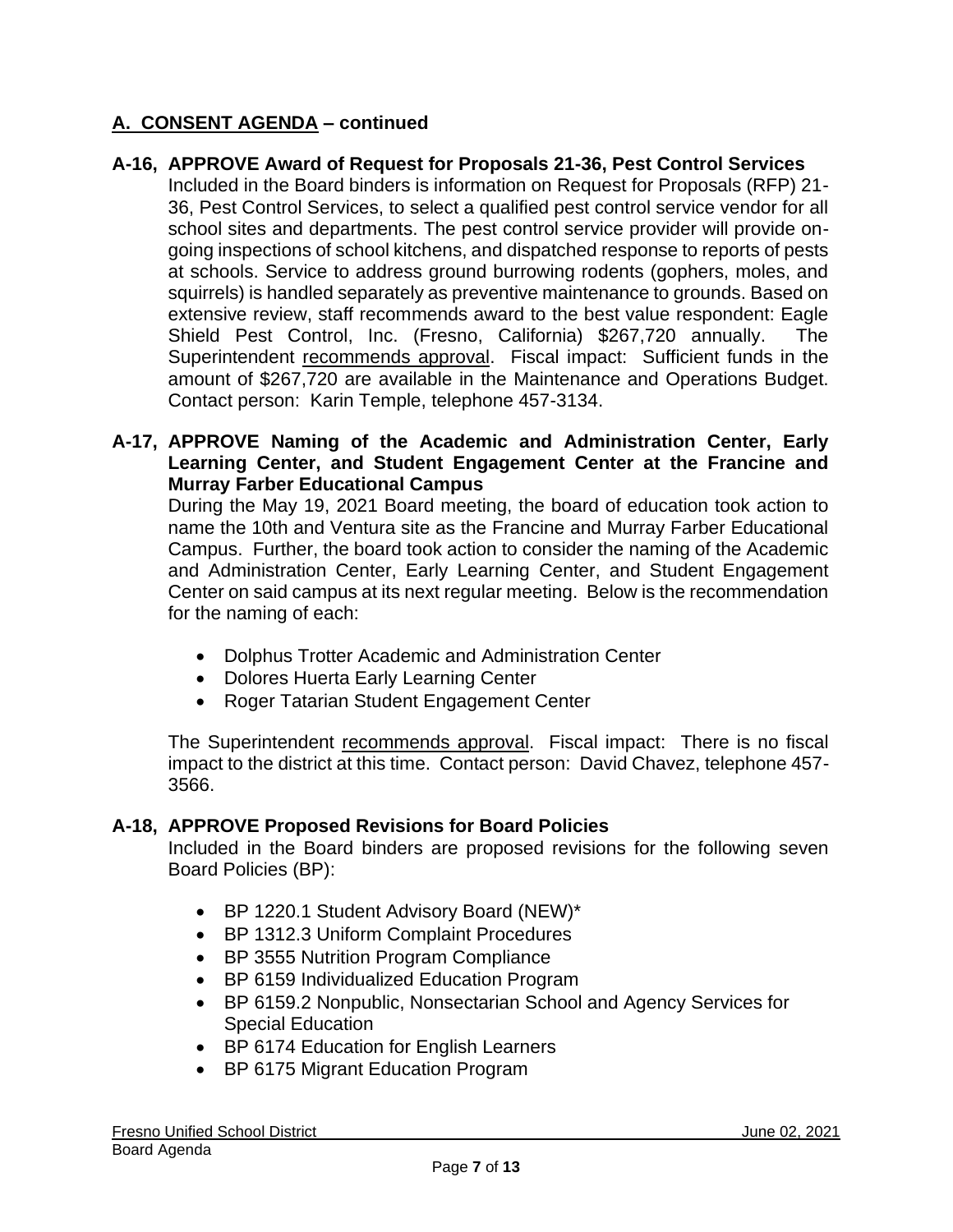Six of these revisions meet the legal mandates recommended by the California School Boards Association, with one exception as noted by the asterisk. The Superintendent recommends approval. Fiscal impact: There is no fiscal impact to the district at this time. Contact person: David Chavez, telephone 457-3566.

#### **A-19, RATIFY Addendum to Agreement with Harvey Bradley, Deaf and Hard of Hearing Services**

Included in the Board binders is an addendum to the agreement with the Harvey Bradley, Deaf and Hard of Hearing Services Center, Inc., (DHHSC) in the amount of \$145,000. DHHSC currently has an approved agreement with Fresno Unified School District in the amount of \$200,000 executed June 17, 2020, as part of the annual agreement process. The addendum commenced on April 01, 2021 and ends June 30, 2021. The Superintendent recommends ratification. Fiscal impact: Sufficient funds in the amount of \$145,000 are available in the Special Education budget. Contact person: Kim Mecum, telephone 457-3731.

### **A-20, RATIFY Addendum to Agreement with The Stepping Stones Group**

Included in the Board binders is an addendum with The Stepping Stones Group in the amount of \$33,600. The Stepping Stones Group currently has an approved agreement with Fresno Unified School District in the amount of \$14,400. Contracted services provide Orientation and Mobility services to students with visual impairments who need support with travel and navigation on campus and in their community in order to improve student independence in their natural environments. The additional support and services are necessary due to current staff who provide services being on extended leave for the remainder of the school year. The addendum commenced on March 06, 2021 and ends June 30, 2021. The Superintendent recommends ratification. Fiscal impact: Sufficient funds in the amount of \$33,600 are available in the Special Education budget. Contact person: Kim Mecum, telephone 457-3731.

#### **A-21, RATIFY Change Orders for the Projects Listed Below**

Included in the Board binders is information on Change Orders for the following projects:

- Bid 20-19, Fresno High School Career Technical Education (CTE) Building **Construction** Change Order 4 presented for ratification  $$84,106$ • Bid 21-04, McLane High School New CTE Digital Media Arts Lab Change Order 2 and 3 presented for ratification \$10,797 • Bid 21-07, McLane High School Fire Alarm Upgrade
- Change Order 2 presented for ratification  $$22,099$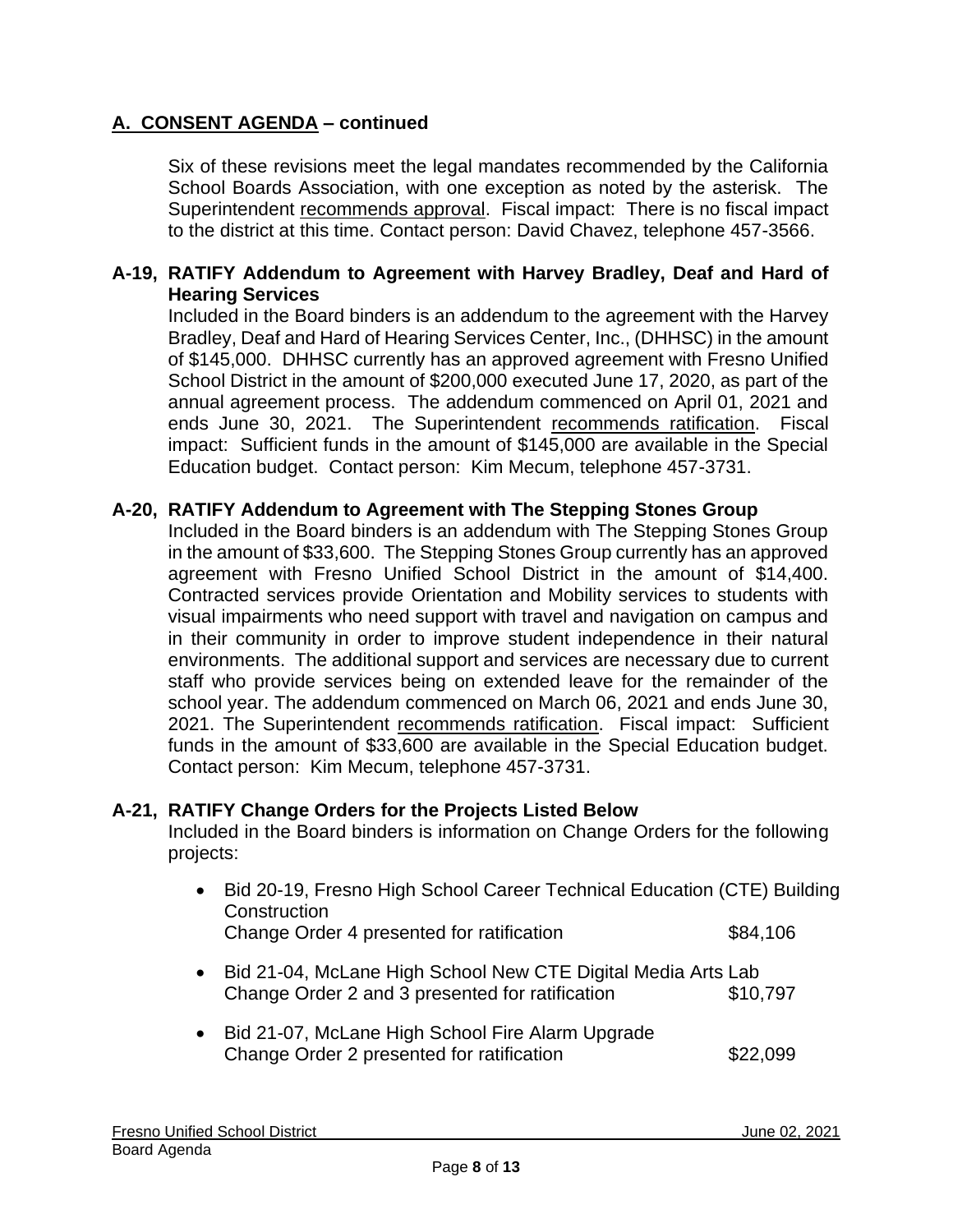- Bid 21-10, Ewing Elementary School Early Learning Buildings and Parking Lot Improvements Change Order 1 presented for ratification \$29,213
- Bid 21-24, Columbia Elementary School Classroom Building Addition Change Order 1 presented for ratification  $\{(48,652)$

The Superintendent recommends ratification. Fiscal impact: Sufficient funding in the amount of \$117,002 is available in the Measure X Fund for Bids 20-19, 21- 04 and 21-07; \$29,213 is available in the School Facilities Fund for Bid 21-10. Contact person: Karin Temple, telephone 457-3134.

**A-22, RATIFY Purchase Orders from February 01, 2021 through February 28, 2021** Included in the Board binders is information on purchase orders issued from February 01, 2021 through February 28, 2021. Excluded from the report is a purchase order for the Fresno Police Department, which represents the 2020/21 contracted amount for Student Resource Officer services. City and district staff are negotiating a reduced amount, in recognition of limited service demand during the period of school closure. For the reported dates, no purchase orders are identified that may present a potential conflict of interest for an individual Board member. Please be advised that pursuant to Board Bylaw 9270, each individual Board member has a continuing duty to disclose and abstain from voting on any item where the potential for a conflict of interest exists. The Superintendent recommends ratification. Fiscal impact: Funding is noted on the attached pages. Contact person: Karin Temple, telephone 457-3134.

### **A-23, RATIFY Purchase Orders from March 01, 2021 through March 31, 2021, and Zero Dollar Contracts**

Included in the Board binders is information on purchase orders issued from March 01, 2021 through March 31, 2021. For the reported dates, no purchase orders are identified that may present a potential conflict of interest for an individual Board member. Please be advised that pursuant to Board Bylaw 9270, each individual Board member has a continuing duty to disclose and abstain from voting on any item where the potential for a conflict of interest exists. Also included for ratification is a list of zero-dollar contracts that specify terms but where no funds will be exchanged between Fresno Unified and other entities. The Superintendent recommends ratification. Fiscal impact: Funding is noted on the attached pages. Contact person: Karin Temple, telephone 457-3134.

# **END OF CONSENT AGENDA (ROLL CALL VOTE)**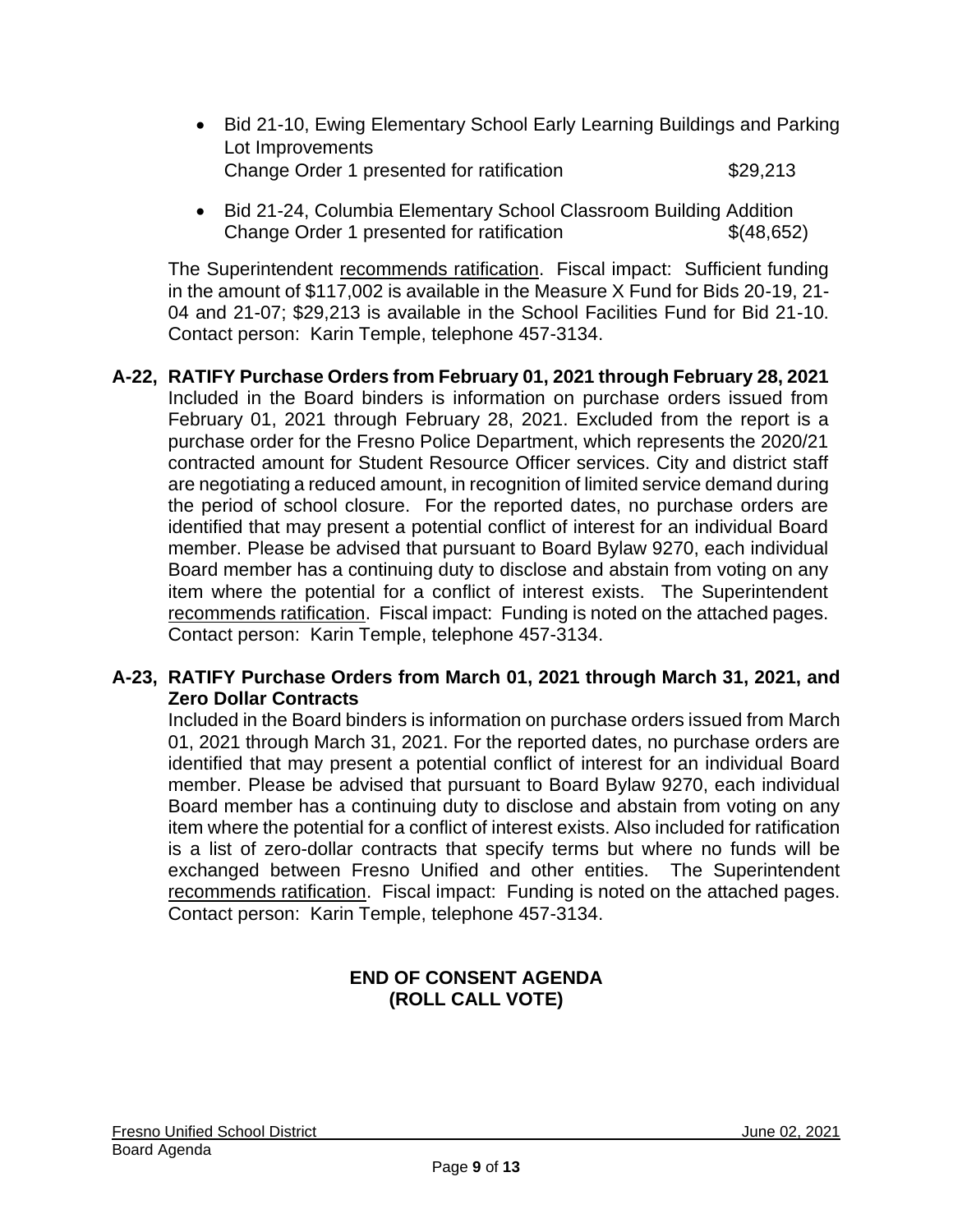# **UNSCHEDULED ORAL COMMUNICATIONS**

Individuals who wish to address the Board on topics within the Board's subject matter jurisdiction, but **not** listed on this agenda may do so at this time. If you wish to address the Board on a specific item that is listed on the agenda, you should do so when that specific item is called or by submitting an email to [publiccomment@fresnounified.org.](mailto:publiccomment@fresnounified.org) Please include your name, agenda item number or subject matter being addressed, along with a 250-word description of the subject matter being addressed. Given the large volume of emails received the past two meetings and to ensure emails can be posted in a timely manner to the webpage, emails received by no later than 5:00 p.m. on June 01, 2021 will be included for the Board's information and/or discussion and will be posted on [www.fresnounified.org/board](http://www.fresnounified.org/board) prior to the board meeting and remain on the webpage for one (1) week.

While time limitations are at the discretion of the Board President, generally members of the public will be limited to a maximum of three (3) minutes per speaker for a total of thirty (30) minutes of public comment as designated on this agenda. Any individual who has not had an opportunity to address the Board during this initial thirty (30) minute period may do so at the end of the meeting after the Board has addressed all remaining items on this agenda. Without taking action and only as expressly permitted by Board Bylaw 9323, Board members may ask questions, make brief announcements, or provide a brief response to statements presented by the public about topics raised in unscheduled oral communications. Board members must be recognized by the President in order to speak and will generally be limited to no more than one (1) minute each for this purpose. The Board President shall have the discretion to further limit Board members' opportunity to speak on topics raised in unscheduled oral communications to ensure the orderly and efficient conduct of district business.

Members of the public with questions on school district issues may submit them in writing. The Board will automatically refer to the Superintendent any formal requests that are brought before them at this time. The appropriate staff member will furnish answers to questions.

# **B. CONFERENCE/DISCUSSION AGENDA**

# **\*7:00 P.M.**

**B-24, DISCUSS Student Voice Collaborative for the 2020/21 School Year**

The Superintendent and Board Student Advisory Council will provide an end of year summary regarding each individual student group's activities, goals and outcomes. Fiscal impact: There is no fiscal impact to the district at this time. Contact person: Lindsay Sanders, telephone 457-3750.

# **\*7:20 P.M.**

**B-25, DISCUSS and APPROVE the 2021/22 School Plans for Student Achievement** Approval is requested for the 2021/22 School Plans for Student Achievement (SPSA). The development of the SPSA is a collaborative process involving staff,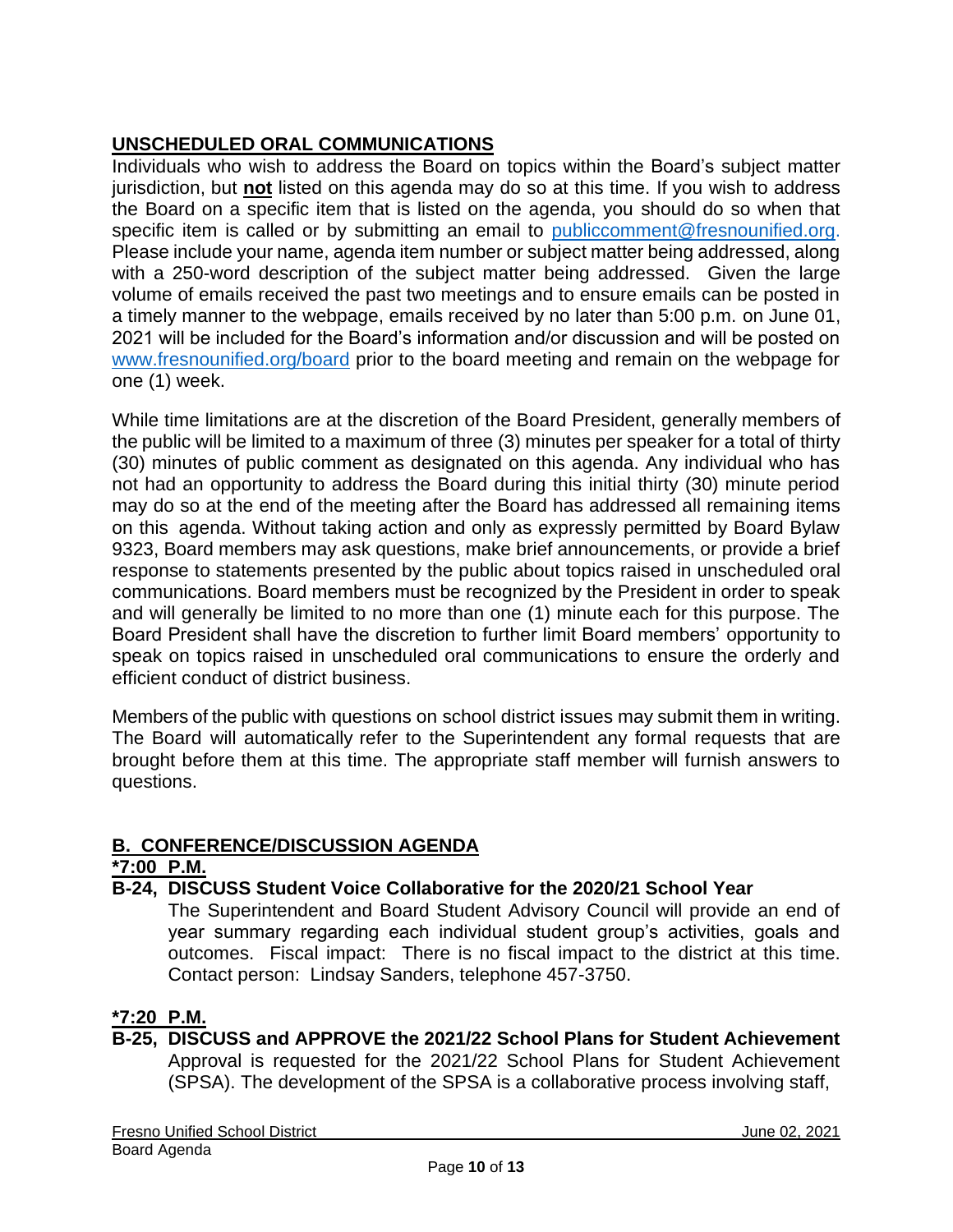# **B. CONFERENCE/DISCUSSION AGENDA - continued**

students, parents, and community in the analysis of data to identify the needs of students, as well as an analysis of the effectiveness of practices and programs at the school. A copy of each SPSA is available upon request to the Board Office, as well as at each individual school site. The Superintendent recommends approval. Fiscal impact: All funding is included in budget allocations for each site. Contact person: Santino Danisi, telephone 457-6226.

# **\*7:40 P.M.**

### **B-26, OPPORTUNITY for Public Discussion of the California School Employees Association, Chapter 125 2021-2024 Initial Proposal to the Fresno Unified School District**

Included in the Board binders is the California School Employees Association, Chapter 125 2021-2024 initial proposal to the Fresno Unified School District presented at the May 19, 2021 meeting of the Board of Education and returned to this agenda for a formal presentation, public discussion and acknowledgement of receipt. Fiscal impact: There is no fiscal impact to the district at this time. Contact person: Paul Idsvoog, telephone 457-3548.

# **\*7:45 P.M.**

### **B-27, OPPORTUNITY for Public Discussion of the California School Employees Association, Chapter 143, Food Service 2021-2024 Initial Proposal to the Fresno Unified School District**

Included in the Board binder is the California School Employees Association, Chapter 143, Food Service 2021-2024 initial proposal to the Fresno Unified School District presented at the May 19, 2021 meeting of the Board of Education and returned to this agenda for a formal presentation, public discussion and acknowledgement of receipt. Fiscal impact: There is no fiscal impact to the district at this time. Contact person: Paul Idsvoog, telephone 457-3548.

# **\*7:50 P.M.**

#### **B-28, OPPORTUNITY for Public Discussion and ADOPTION of the Fresno Unified School District 2021-2024 Initial Proposal to the California School Employees Association, Chapter 125**

In accordance with Government Code 3547, all initial proposals of the publicschool employer shall be presented at a public meeting of the public-school employer, and thereafter shall be public record. Included in the Board binders is the Fresno Unified School District 2021-2024 initial proposal to the California School Employees Association, Chapter 125 presented at the May 19, 2021 meeting of the Board of Education and returned to this agenda for a formal presentation, public discussion and Board adoption. The Superintendent

recommends adoption. Fiscal impact: There is no fiscal impact to the district at this time. Contact person: Paul Idsvoog, telephone 457-3548.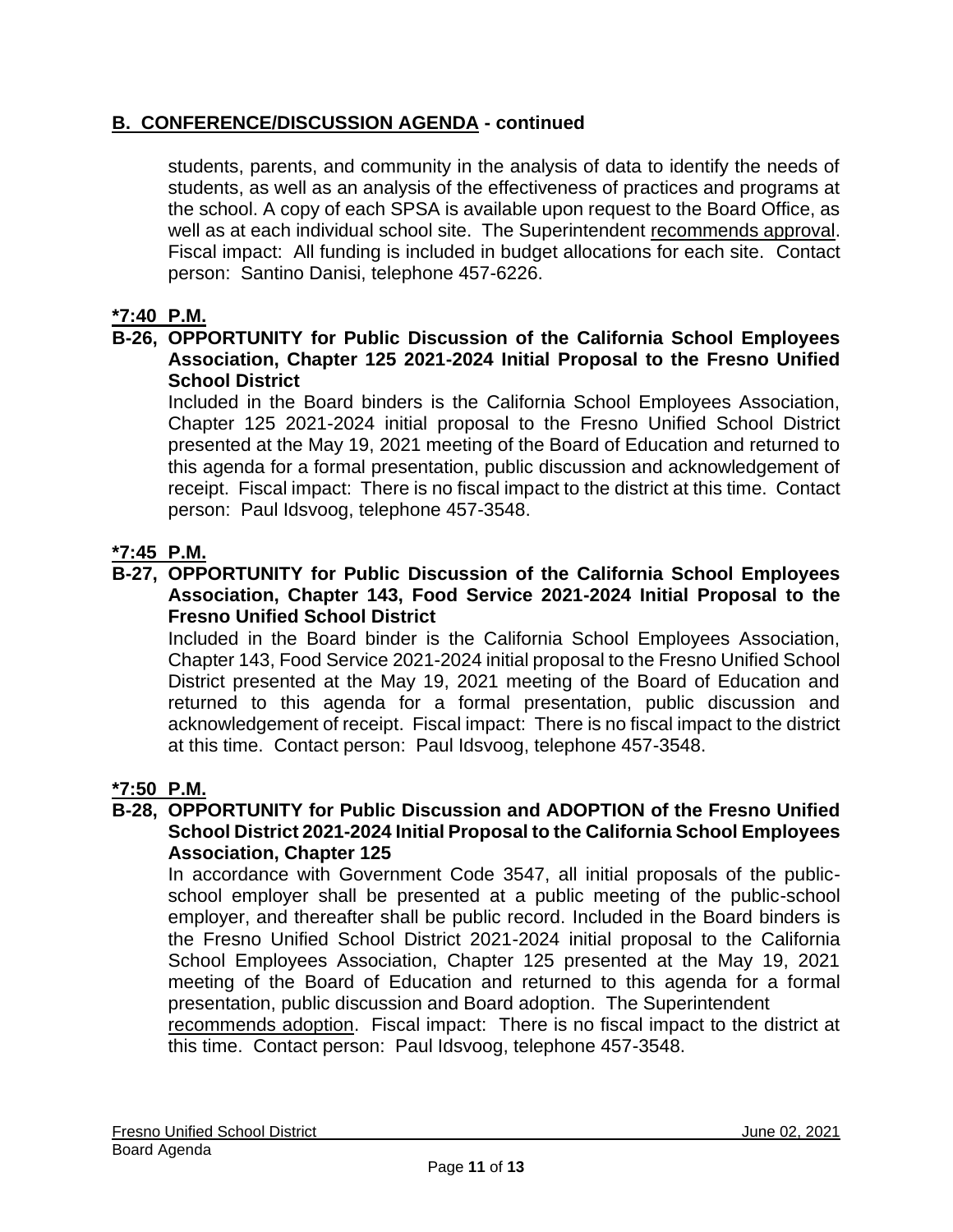# **B. CONFERENCE/DISCUSSION AGENDA - continued**

# **\*7:55 P.M.**

**B-29, OPPORTUNITY for Public Discussion and ADOPTION of the Fresno Unified School District 2021-2024 Initial Proposal to the California School Employees Association, Chapter 143, Food Service**

In accordance with Government Code 3547, all initial proposals of the publicschool employer shall be presented at a public meeting of the public-school employer, and thereafter shall be public record. Included in the Board binders is the Fresno Unified School District 2021-2024 initial proposal to the California School Employees Association, Chapter 143, Food Service presented at the May 19, 2020 meeting of the Board of Education and returned to this agenda for a formal presentation, public discussion and Board adoption. The Superintendent recommends adoption. Fiscal impact: There is no fiscal impact to the district at this time. Contact person: Paul Idsvoog, telephone 457-3548.

### **\*8:00 P.M.**

**B-30, HOLD Public Hearing, PRESENT and DISCUSS Fresno Unified School District's 2021/22 Local Control and Accountability Plan**

Included in the Board binders is a copy of the Fresno Unified School District 2021/22 draft Local Control and Accountability Plan (LCAP). Staff will present and the Board of Education will discuss the plan. As required by Education Code 52062, a public hearing will be conducted to provide an opportunity for discussion and public comment regarding the Local Control and Accountability Plan. Fiscal impact: As noted in the support material. Contact person: Santino Danisi, telephone 457-6226.

# **\*8:20 P.M.**

**B-31, HOLD Public Hearing, PRESENT and DISCUSS Fresno Unified School District's 2021/22 Proposed Budget and Education Protection Account**

Staff will present, a public hearing will be held, and the Board of Education will discuss Fresno Unified School District's 2021/22 Proposed Budget and Education Protection Account. The Proposed Budget includes the multi-year projected budget for the Unrestricted General Fund. The agenda item will describe factors addressed in the 2021/22 Proposed Budget and issues affecting the multi-year projections for 2022/23 and 2023/24. Fiscal impact: As noted in the support material. Contact person: Santino Danisi, telephone 457-6226.